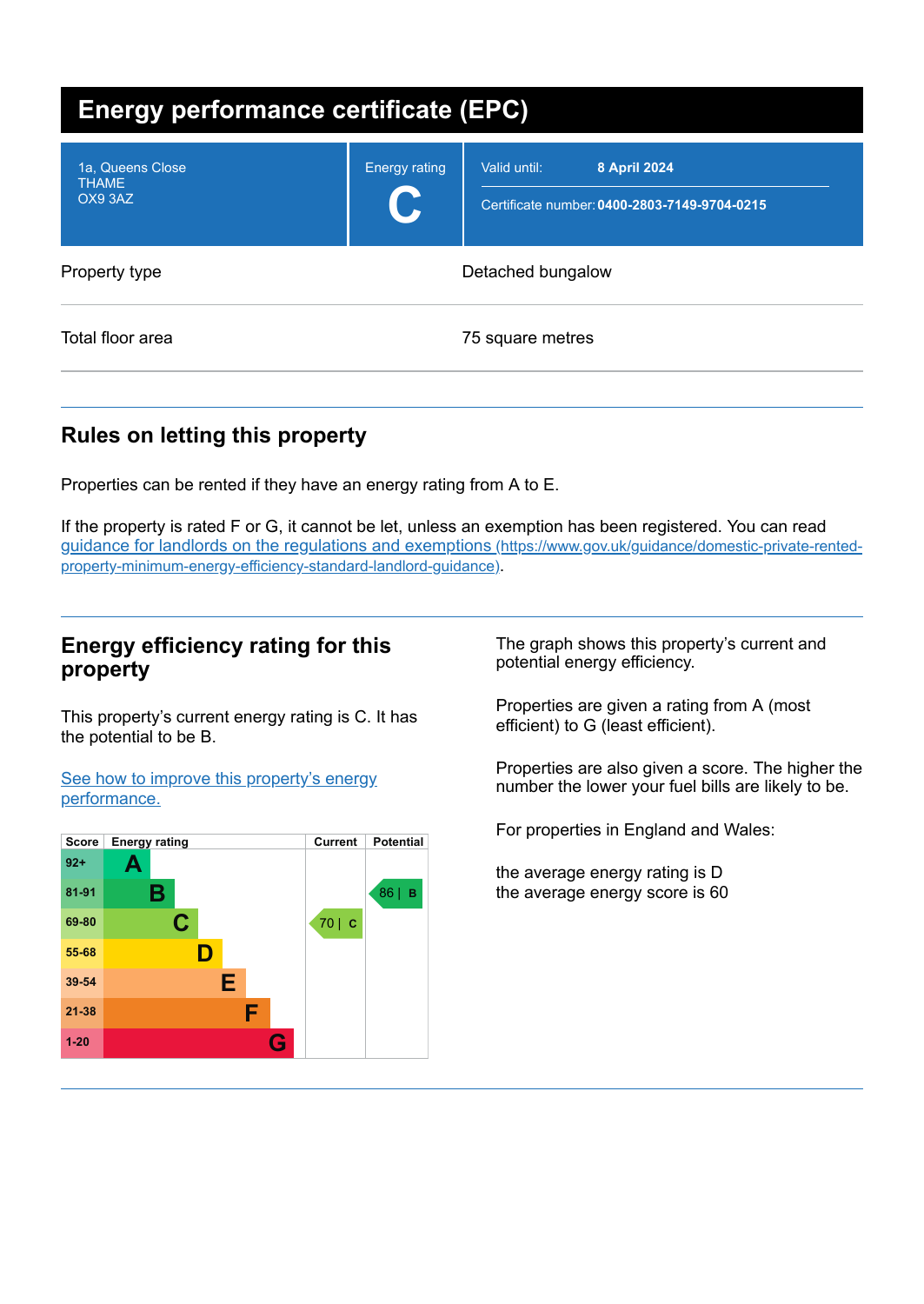# **Breakdown of property's energy performance**

This section shows the energy performance for features of this property. The assessment does not consider the condition of a feature and how well it is working.

Each feature is assessed as one of the following:

- very good (most efficient)
- good
- average
- poor
- very poor (least efficient)

When the description says "assumed", it means that the feature could not be inspected and an assumption has been made based on the property's age and type.

| <b>Feature</b>       | <b>Description</b>                          | Rating |
|----------------------|---------------------------------------------|--------|
| Wall                 | Cavity wall, as built, insulated (assumed)  | Good   |
| Roof                 | Pitched, 250 mm loft insulation             | Good   |
| Roof                 | Roof room(s), insulated                     | Good   |
| Window               | Fully double glazed                         | Good   |
| Main heating         | Boiler and radiators, mains gas             | Good   |
| Main heating control | Programmer, room thermostat and TRVs        | Good   |
| Hot water            | From main system                            | Good   |
| Lighting             | Low energy lighting in 13% of fixed outlets | Poor   |
| Floor                | Suspended, no insulation (assumed)          | N/A    |
| Secondary heating    | None                                        | N/A    |

#### **Primary energy use**

The primary energy use for this property per year is 174 kilowatt hours per square metre (kWh/m2).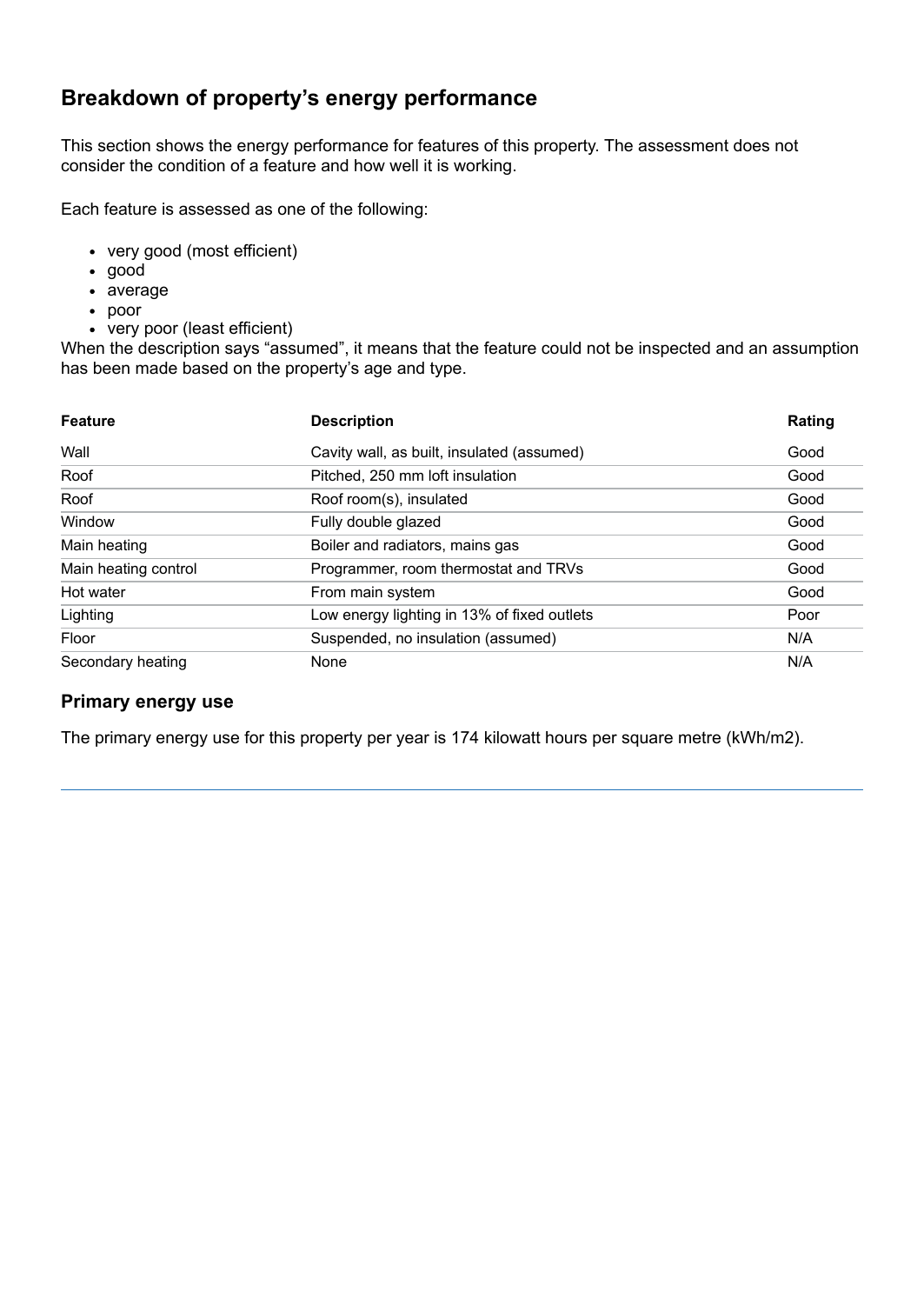|                                                                                                        | This property produces                                                                           | 2.5 tonnes of CO2                                                                                                                             |  |
|--------------------------------------------------------------------------------------------------------|--------------------------------------------------------------------------------------------------|-----------------------------------------------------------------------------------------------------------------------------------------------|--|
| This property's current environmental impact<br>rating is C. It has the potential to be B.             |                                                                                                  | 1.0 tonnes of CO2                                                                                                                             |  |
| Properties are rated in a scale from A to G<br>based on how much carbon dioxide (CO2) they<br>produce. |                                                                                                  | By making the recommended changes, you<br>could reduce this property's CO2 emissions by<br>1.5 tonnes per year. This will help to protect the |  |
|                                                                                                        |                                                                                                  |                                                                                                                                               |  |
|                                                                                                        | Environmental impact ratings are based on                                                        |                                                                                                                                               |  |
| 6 tonnes of CO <sub>2</sub>                                                                            | energy use. They may not reflect how energy is<br>consumed by the people living at the property. |                                                                                                                                               |  |
|                                                                                                        | <b>Environmental impact of this</b><br>Properties with an A rating produce less CO2              | This property's potential<br>production<br>environment.<br>assumptions about average occupancy and                                            |  |

# <span id="page-2-0"></span>**How to improve this property's energy performance**

Making any of the recommended changes will improve this property's energy efficiency.

If you make all of the recommended changes, this will improve the property's energy rating and score from  $C(70)$  to B (86).

| <b>Recommendation</b>        | <b>Typical installation cost</b> | <b>Typical yearly saving</b> |
|------------------------------|----------------------------------|------------------------------|
| 1. Floor insulation          | £800 - £1.200                    | £58.03                       |
| 2. Low energy lighting       | £100                             | £35.26                       |
| 3. Solar water heating       | £4.000 - £6.000                  | £25.45                       |
| 4. Solar photovoltaic panels | £9,000 - £14,000                 | £250.32                      |

### **Paying for energy improvements**

Find energy grants and ways to save energy in your home. [\(https://www.gov.uk/improve-energy-efficiency\)](https://www.gov.uk/improve-energy-efficiency)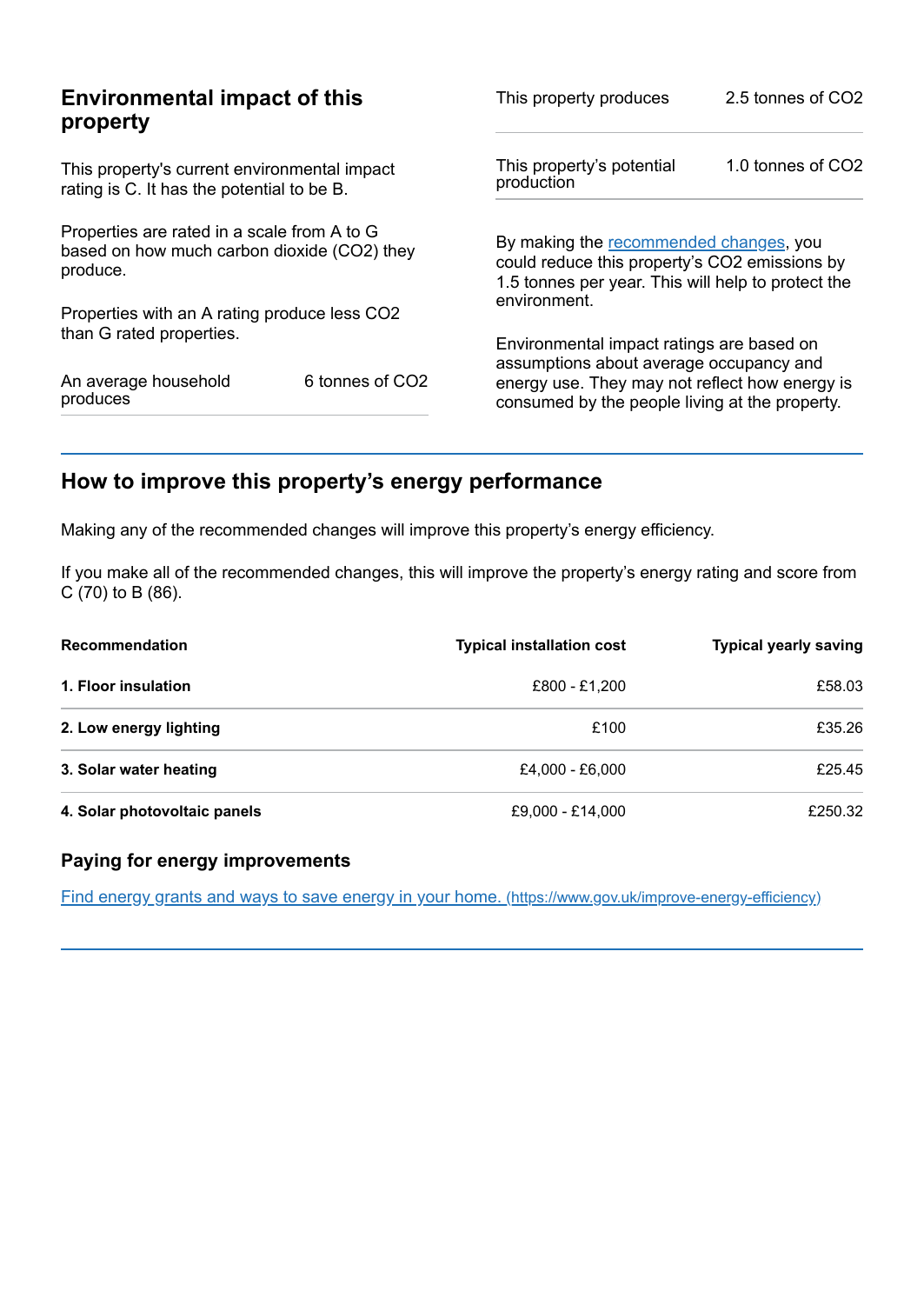## **Estimated energy use and potential savings**

| Estimated yearly energy<br>cost for this property | £630 |
|---------------------------------------------------|------|
| Potential saving                                  | £119 |

The estimated cost shows how much the average household would spend in this property for heating, lighting and hot water. It is not based on how energy is used by the people living at the property.

The estimated saving is based on making all of the [recommendations](#page-2-0) in how to improve this property's energy performance.

For advice on how to reduce your energy bills visit Simple Energy Advice [\(https://www.simpleenergyadvice.org.uk/\)](https://www.simpleenergyadvice.org.uk/).

#### **Heating use in this property**

Heating a property usually makes up the majority of energy costs.

#### **Estimated energy used to heat this property**

| Space heating | 7278 kWh per year |
|---------------|-------------------|
| Water heating | 2098 kWh per year |

#### **Potential energy savings by installing insulation**

The assessor did not find any opportunities to save energy by installing insulation in this property.

You might be able to receive Renewable Heat Incentive payments [\(https://www.gov.uk/domestic](https://www.gov.uk/domestic-renewable-heat-incentive)renewable-heat-incentive). This will help to reduce carbon emissions by replacing your existing heating system with one that generates renewable heat. The estimated energy required for space and water heating will form the basis of the payments.